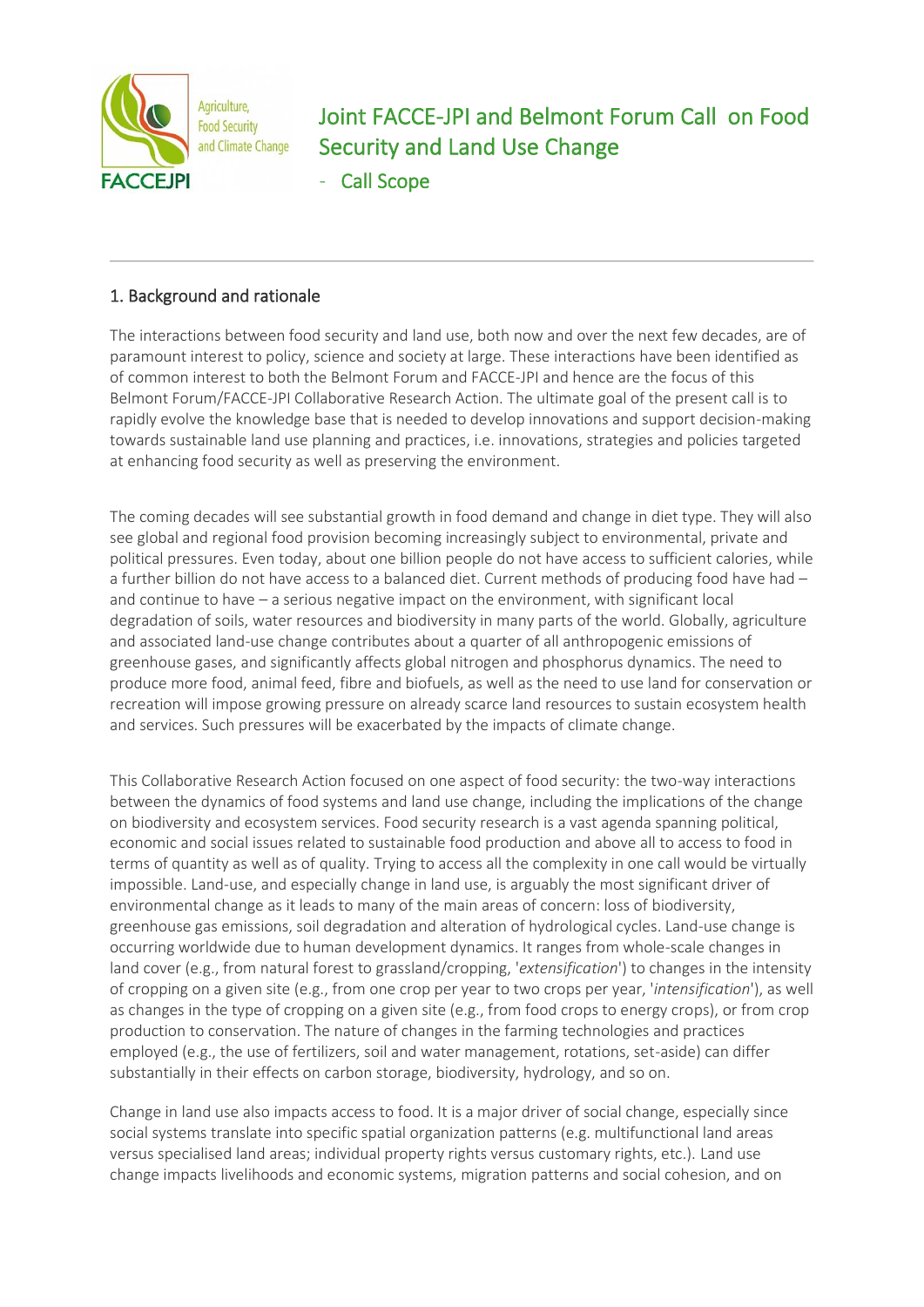cultural norms and preferences. Along with land use change, social and economic value systems can change; markets and trade opportunities can open and close; and political, economic, cultural and social capitals can all be gained and lost.

Many nations are grappling with the research challenges presented by this complex agenda. In order to add value to individual nations' efforts, this Belmont Forum/FACCE-JPI collaboration will focus international effort on enhancing understanding of the diversity of spatial scale interactions between land use change and food security dynamics.

This Belmont Forum/FACCE-JPI collaboration will contribute to the new global platform [Future Earth](https://futureearth.org/)  (launched at Rio+20), and where appropriate will enhance collaboration for th[e Climate Change,](https://ccafs.cgiar.org/)  [Agriculture and Food Security program \(](https://ccafs.cgiar.org/)CCAFS)<sup>1</sup> as well as the Global Land Project<sup>2</sup>.

### 2. Objective and Fundamental Questions

Recognizing that the issues of food (in)security are of local relevance, driven by both local, regional and global forces, that changes in land use are local in character but some of the driving forces are regional or global in nature, that food systems are influenced by land use types and changes thereof and that some actions taken to ensure/improve food security influence land use and changes thereof, it is the objective of this call: To increase scientific understanding of the dynamic spatial scale interactions between food security and land use in the context of global change, and the consequences of these interactions for climate, ecosystems and social systems, including their economic and cultural dimensions.

Under this Collaborative Research Action, with its overall focus on food security, this 2013 call emphasises three fundamental topics:

- Land use change impacts on food systems
- Food systems dynamics as driver of land use changes
- Feedback loop interactions between land use change and food security dynamics

We call for innovative and collaborative international research to investigate local/regional/global interactions of land use change and food security. Such research must go beyond individual national efforts, and should demonstrate sharing of ideas, resources, and research facilities to mutual benefit.

## 3. The research approach

Project proposals should be flexible in spatial scale and chosen territories, but should demonstrate a multi-scale approach, either vertical interconnections between local/regional/global dimensions or horizontal trans-boundary interconnections. They should focus on time scales of up to a few decades (in the past or/and the future).

Each project must include international trans-disciplinary and multi-stakeholder participation in codesign and co-implementation. Research outputs should be targeted towards decision-making (including public, private and communities) and innovation (technological, organisational and institutional), recognising the complexity of the associated decision-making processes and innovation challenges. Proposals must integrate natural and social systems and must examine a variety of coupled interactions and feedbacks among relevant systems.

 $1$ Where proposals align with the CCAFS programme, CCAFS will consider supporting proposals through access to site data, to partnership learning networks, and to science-policy dialogues.

 $^{2}$ The Global Land Project will consider to endorse projects that contribute to its objectives, providing access to its wider network, dissemination activities as well as support for coordination and synthesis activities.